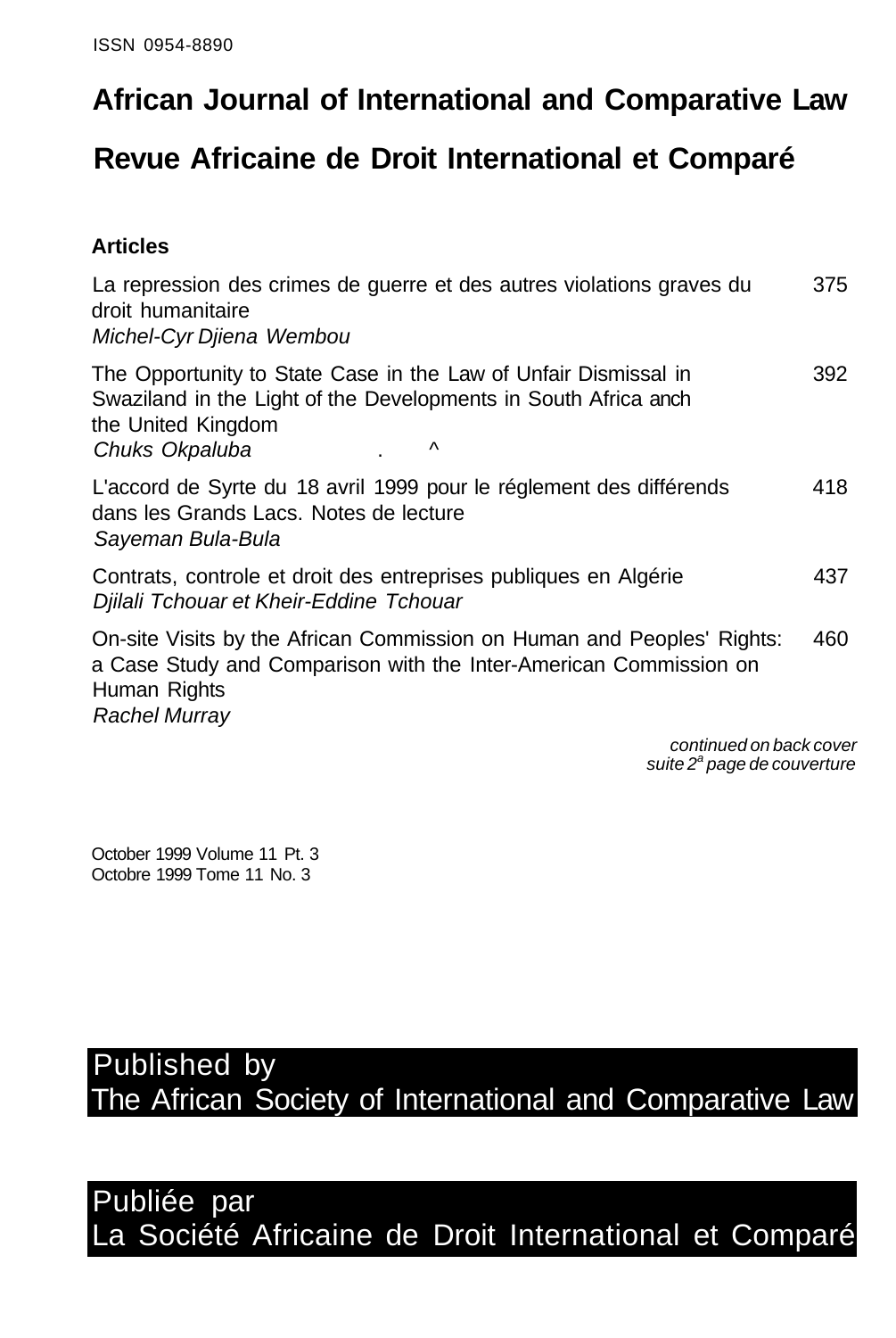### CONTENTS — SOMMAIRE

#### **Articles**

| La repression des crimes de guerre et des autres violations graves du<br>droit humanitaire<br>Michel-Cyr Djiena Wetnbou                                                                         | 375 |
|-------------------------------------------------------------------------------------------------------------------------------------------------------------------------------------------------|-----|
| The Opportunity to State Case in the Law of Unfair Dismissal in<br>Swaziland in the Light of the Developments in South Africa and<br>the United Kingdom<br>J<br>Chuks Okpaluba                  | 392 |
| L'accord de Syrte du 18 avril 1999 pour le réglement des différends<br>dans les Grands Lacs. Notes de lecture<br>Sayeman Bula-Bula                                                              | 418 |
| Contrats, controle et droit des entreprises publiques en Algérie<br>Djilali Tchouar et Kheir-Eddine Tchouar                                                                                     | 437 |
| On-site Visits by the African Commission on Human and Peoples'<br>Rights: a Case Study and Comparison with the Inter-American<br>Commission on Human Rights<br>Rachel Murray                    | 460 |
| Le droit pubic camerounais a Tépreuve du droit communautaire<br>de FUDEAC/CEMAC: Fexemple du controle de la profession<br>d'expert-comptable et de comptable agree<br>Celestin Keutcha Tchapnga | 474 |
| Collective Investment Schemes and the Accommodation of Small<br>Investors on the Stock Market<br>Kenneth Kaoma Mwenda                                                                           | 492 |
| Le nouveau droit algérien de la peche                                                                                                                                                           | 505 |
| Abdullah Benhamou                                                                                                                                                                               |     |
| <b>Shorter Articles - Articles brefs</b>                                                                                                                                                        |     |

Tradition et droit de l'environnement en Afrique: le cas du Cameroun 516 *Samuel Tepi*